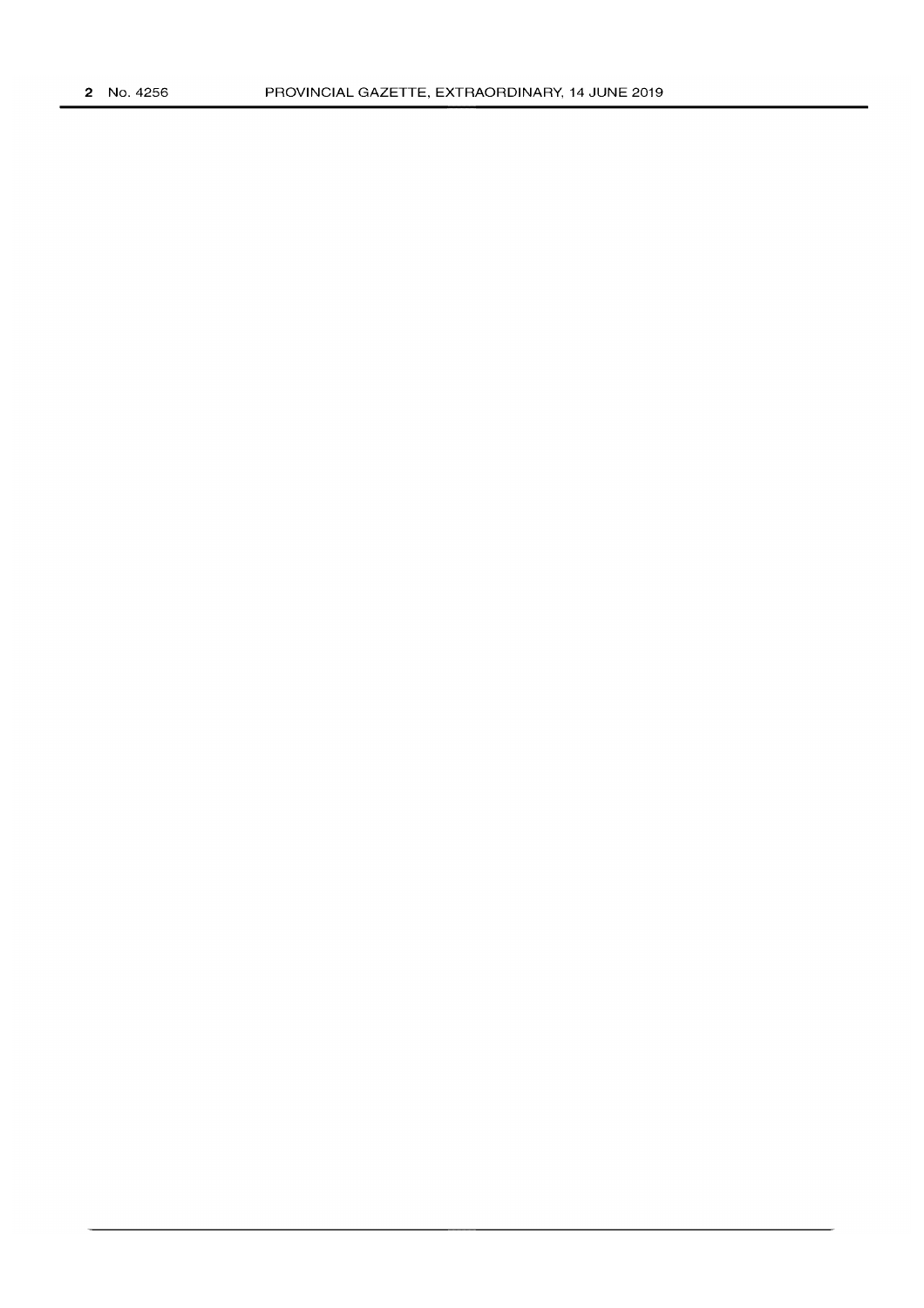### **CONTENTS**

|            |                                                                                                       | Gazette<br>No. | Page<br>No. |
|------------|-------------------------------------------------------------------------------------------------------|----------------|-------------|
|            | LOCAL AUTHORITY NOTICES • PLAASLIKE OWERHEIDS KENNISGEWINGS                                           |                |             |
| 122<br>123 | Eastern Cape Liquor Act (10/2003): Notice of lodgement of applications for transfer of certificate of | 4256           |             |
|            |                                                                                                       |                |             |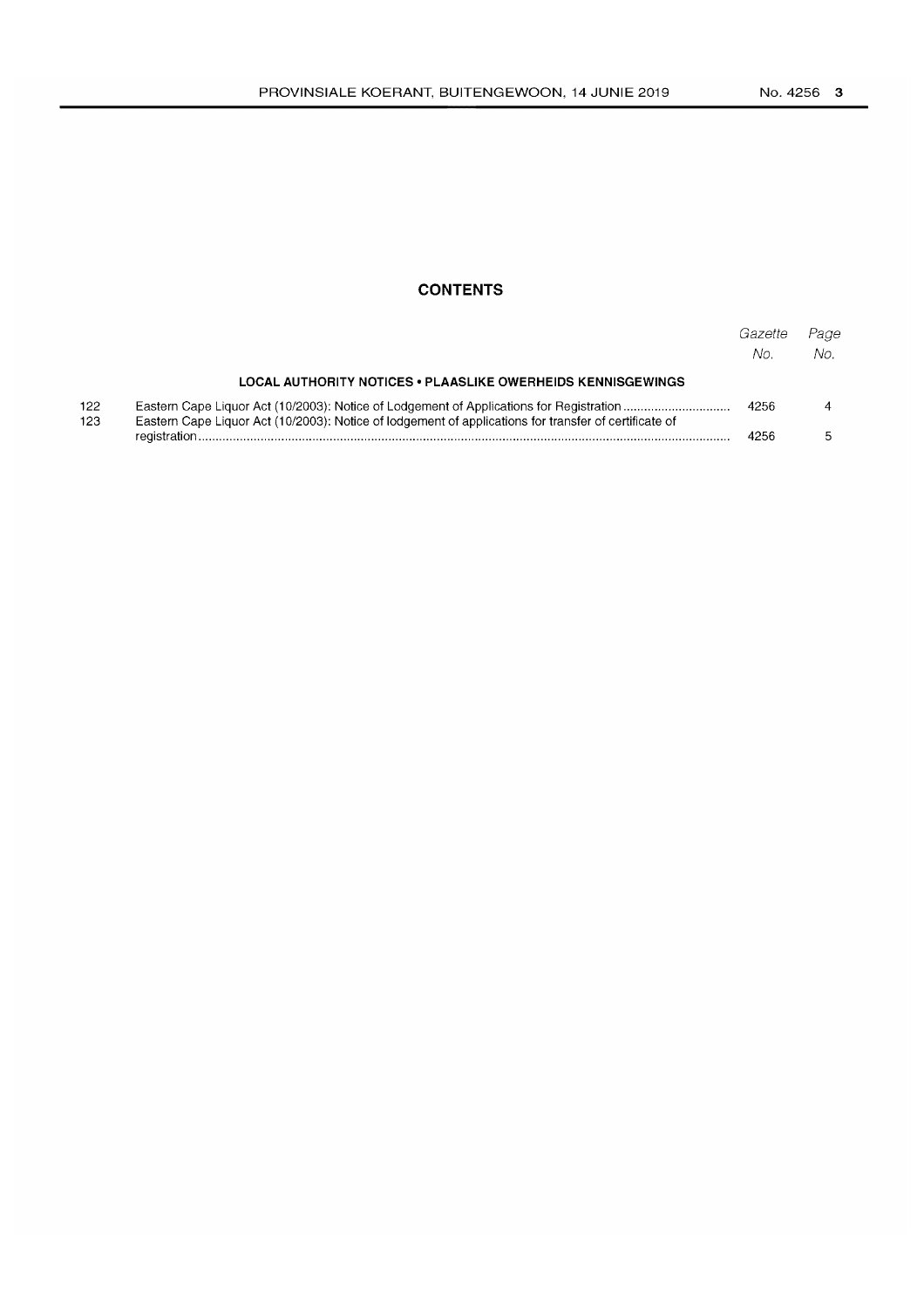## LOCAL AUTHORITY NOTICES • PLAASLIKE OWERHEIDS KENNISGEWINGS

### **LOCAL AUTHORITY NOTICE 122 OF 2019**

1. CM3 [Reg 4 (1)]

EASTERN CAPE LIQUOR ACT, 2003 (Act No. 10 of 2003) NOTICE OF LODGEMENT OF APPLICATIONS FOR REGISTRATION

Notice is hereby given that the applications for registration, particulars of which appear in the Schedule hereunder, have been lodged with the Board.

Interested parties may, free of charge, inspect any application which appears in the Schedule hereunder and may within twenty one days of<br>this notice, lodge with the Board written representations in support of, or written

# LERATO RADIKOANYANA<br>EASTERN CAPE LIQUOR BOARD<br>13 June 2019

SCHEDULE

|                           |                   | 3                                                              |                                     |                              | 5                                                                                                     |  |
|---------------------------|-------------------|----------------------------------------------------------------|-------------------------------------|------------------------------|-------------------------------------------------------------------------------------------------------|--|
| <b>Application Number</b> |                   | Name and number of<br>Ward                                     | Kind of registration<br>applied for | Kind of liquor<br>to be sold | Name under which business is to be<br>conducted and particulars of the erf,<br>street or farm         |  |
| 1.                        | REF8101055869083  | Ward 19 King Sabata<br>Dalindyebo Local<br><b>Municipality</b> | On & Off Consumption                | All kinds                    | Kwankunzi Tavern, Bityi Administrative Area,<br>Mthatha, 5100                                         |  |
| $\overline{2}$ .          | REF8510271086084  | Ward 19 Ingquza Hill<br>Local Municipality                     | On & Off Consumption                | All kinds                    | Luntu's Tavern, France Location, Mzintlava<br>Administrative Area. Lusikisiki, 4820                   |  |
| 3.                        | REF7102145786080  | Ward 5 Raymond<br>Mhlaba Local<br><b>Municipality</b>          | On & Off Consumption                | All kinds                    | The Armzz. Mgquba Location. Alice, 5700                                                               |  |
| 4.                        | REF7607140511085  | Ward 45 Buffalo City<br>Metropolitan<br>Municipality           | Off Consumption                     | All kinds                    | Studio 45 Liquors, Erf 918 & 919, llitha<br>Township, Berlin, 5606                                    |  |
| 5.                        | REF2015/429669/07 | Ward 23 Raymond<br>Mhlaba Local<br>Municipality                | On & Off Consumption                | All kinds                    | Heroe's Sports Bar, 13 Van Riebeeck Street,<br>Bedford, 5780                                          |  |
| 6.                        | REF8712200897082  | Ward 2 Mbashe Local<br>Municipality                            | On & Off Consumption                | All kinds                    | Sabannetor Tavern,<br>Gqukesi Location,<br>Qorha Administrative Area, Idutywa. 5000                   |  |
| 7.                        | REF7007276065081  | Ward 22 Mbizana Local<br>Municipality                          | On & Off Consumption                | All kinds                    | Chillas Tavern, Lugwijini Location, Bizana,<br>4800                                                   |  |
| 8.                        | REF7308215661083  | Ward 16 Umzim vubu<br>Local Municipality                       | On & Off Consumption                | All kinds                    | Kwa Mofola Tavern, Moyani Location, Mvuzi<br>Administrative Area, Mount Frere, 5090                   |  |
| 9.                        | REF7910195674083  | Ward 14 Matatiele Local<br>Municipality                        | On & Off Consumption                | All kinds                    | Lebo T. Tavern, Mapoleseng Village,<br>Thabachicha Administrative Area. Matatiele,<br>4730            |  |
| 10.                       | REF2019/064425/07 | Ward 5 Matatiele Local<br>Muncipality                          | On & Off Consumption                | All kinds                    | Attwell's Den, Pamaville Location, Matatiele,<br>4740                                                 |  |
| 11.                       | REF7009010142085  | Ward 1 Great Kei Local<br>Municipality                         | On Consumption                      | All kinds                    | Stonehaven, Stonehaven Farm, East Coast<br>Resorts Road, Farm No. E11, Cintsa, East<br>London, 5201   |  |
| 12.                       | REF6804056665088  | Ward 3 Umzimvubu<br>Local Municipality                         | On & Off Consumption                | All kinds                    | Star Tavern, Xhama Administrative Area,<br>Mount Ayliff, 4820                                         |  |
| 13.                       | REF6401015060084  | Ward 7 Kouga Local<br>Municipality                             | On & Off Consumption                | All kinds                    | Kingsway Receation Club, Plot 35, Portion<br>179 Of The Farm Mauritz Kraal, No. 501,<br>Gamtoos. 6330 |  |
| 14.                       | REF2018/094412/07 | Ward 1 Sunday's River<br>Valley Local<br>Municipality          | On Consumption                      | All kinds                    | On Point Shisanyama, 242 Chris Hani Road,<br>Moses Mabida Location, Kirkwood, 6120                    |  |
| 15.                       | REF7610255567082  | Ward 53 Nelson<br>Mandela Metropolitan<br><b>Municipality</b>  | Off Consumption                     | All kinds                    | Take<br>Away,<br>29752<br>Rosedale<br>Bravo<br>Extension, Kwa Langa, Uitenhage, 6280                  |  |
| 16.                       | REF8507030845081  | Ward 26 Mbizana Local<br><b>Municipality</b>                   | On & Off Consumption                | All kinds                    | Corner Pocket Tavern, Mtalala Location,<br>Caguba Administrative Area, Port St Johns,<br>5121         |  |